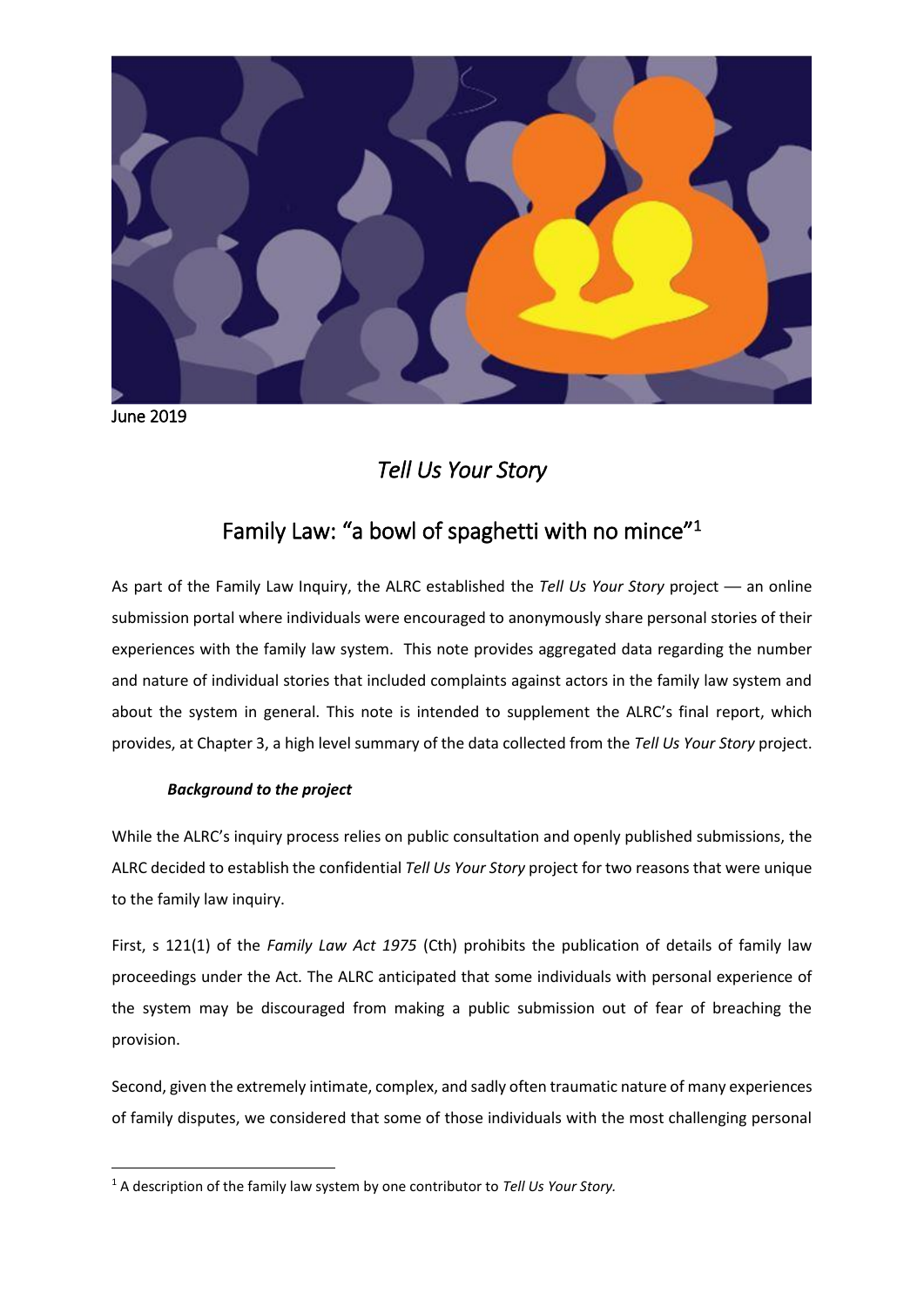experiences of the system may be unwilling to make a public submission for various reasons, not least including privacy and safety concerns.

#### *The contributions*

For these reasons, the online portal encouraged participants to confidentially 'Tell Us Your Story', with the added option of complete anonymity, which many indeed chose. We received 732 substantive individual contributions via this portal, covering a broad and confronting range of personal experiences with the family law system. While the contributions are held in confidence by the ALRC and will not be published, these stories helped to inform our understanding of the real world impacts and consequences of the existing family law and the activities of associated institutions. The issues raised in the stories directed our investigation in terms of understanding the behavior of various actors in the family law system, the interactions between different institutions, and the complex or unhelpful incentives or constraints that may have influenced outcomes for families. The stories guided our recommendations for reform, which ultimately centered on protecting the most vulnerable participants from harm.

### *Summary of complaints and issues*

A number of these stories relayed dissatisfaction with particular actors within the family law system, and expressed frustration that their complaints about these actors had not been heard or acted upon. In an effort to ensure that these voices are heard and experiences acknowledged, while also respecting the privacy and safety of the contributors, we have produced a high-level, de-identified summary of the number of complaints made against categories of actors in the family law system, and the typical nature of those complaints.

In some cases, these complaints were directed at an individual and related to the personal experience of the contributor. In other cases, the complaints were framed more generally and related to the role of a particular type of actor within the family law system (e.g. lawyers). Many complaints related to the failings of the family court system and procedures as a whole.

It is important to note that, as these complaints were confidential and largely anonymous, they cannot be investigated or verified. However, the high number of submissions and the regularity of several common themes gives rise to serious concerns regarding the conduct of various actors in the family law system and the protection of vulnerable participants.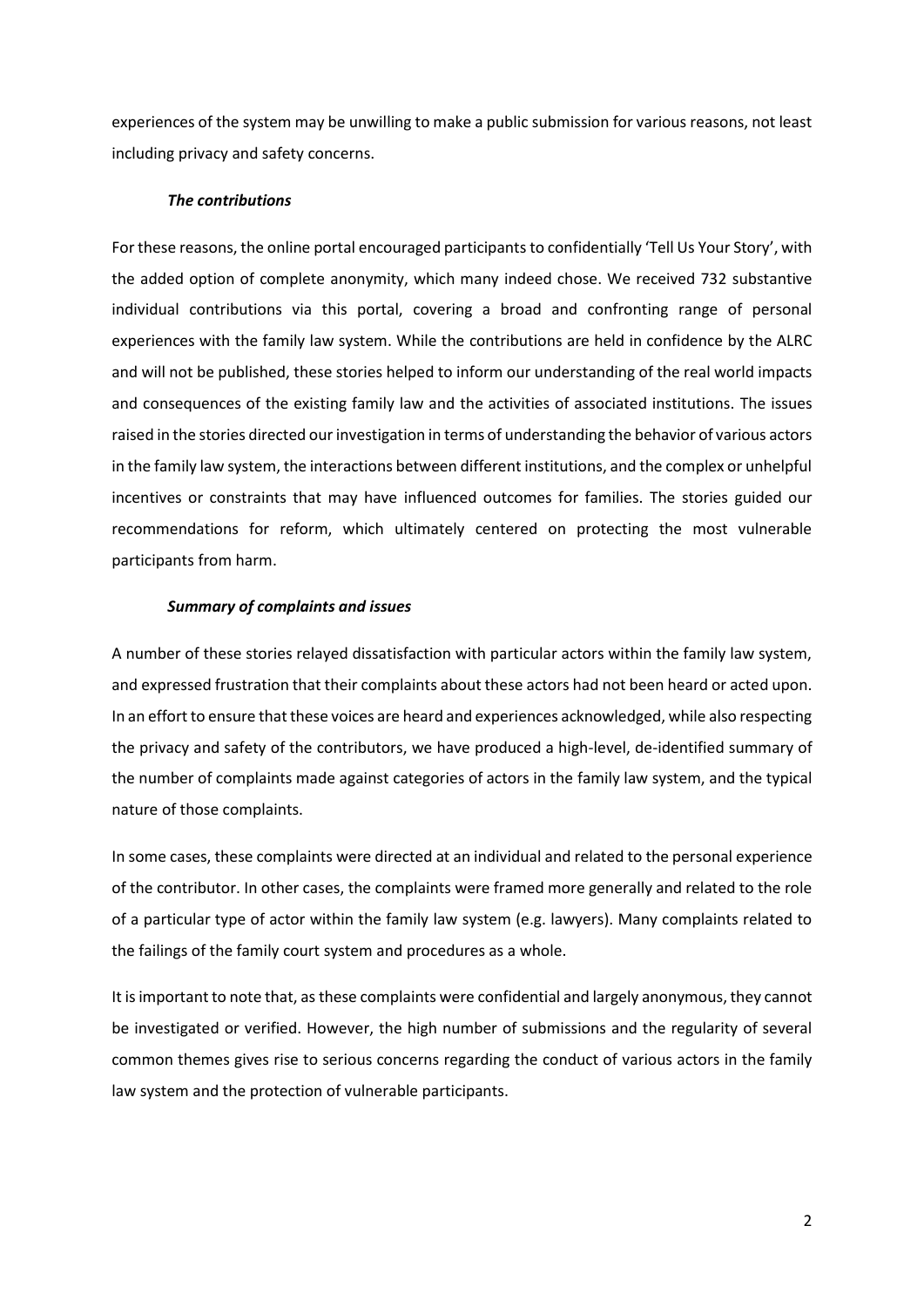| Subject of complaint      | No. of         |
|---------------------------|----------------|
|                           | complaints     |
| Court system and          | 504            |
| procedures                |                |
| Lawyers                   | 239            |
| Judges                    | 236            |
| Substantive law           | 193            |
| Family report             | 106            |
| writers/family            |                |
| consultants               |                |
| Independent children's    | 84             |
| lawyers                   |                |
| Child Support Agency      | 64             |
| Police                    | 48             |
| Psychologists/psychiatric | 38             |
| professionals             |                |
| Child protection          | 37             |
| Family dispute            | 33             |
| resolution practitioners  |                |
| Registrars                | 21             |
| Other court staff         | 14             |
| Child contact services    | 12             |
| Medical professional      | 4              |
| Accountant                | $\overline{1}$ |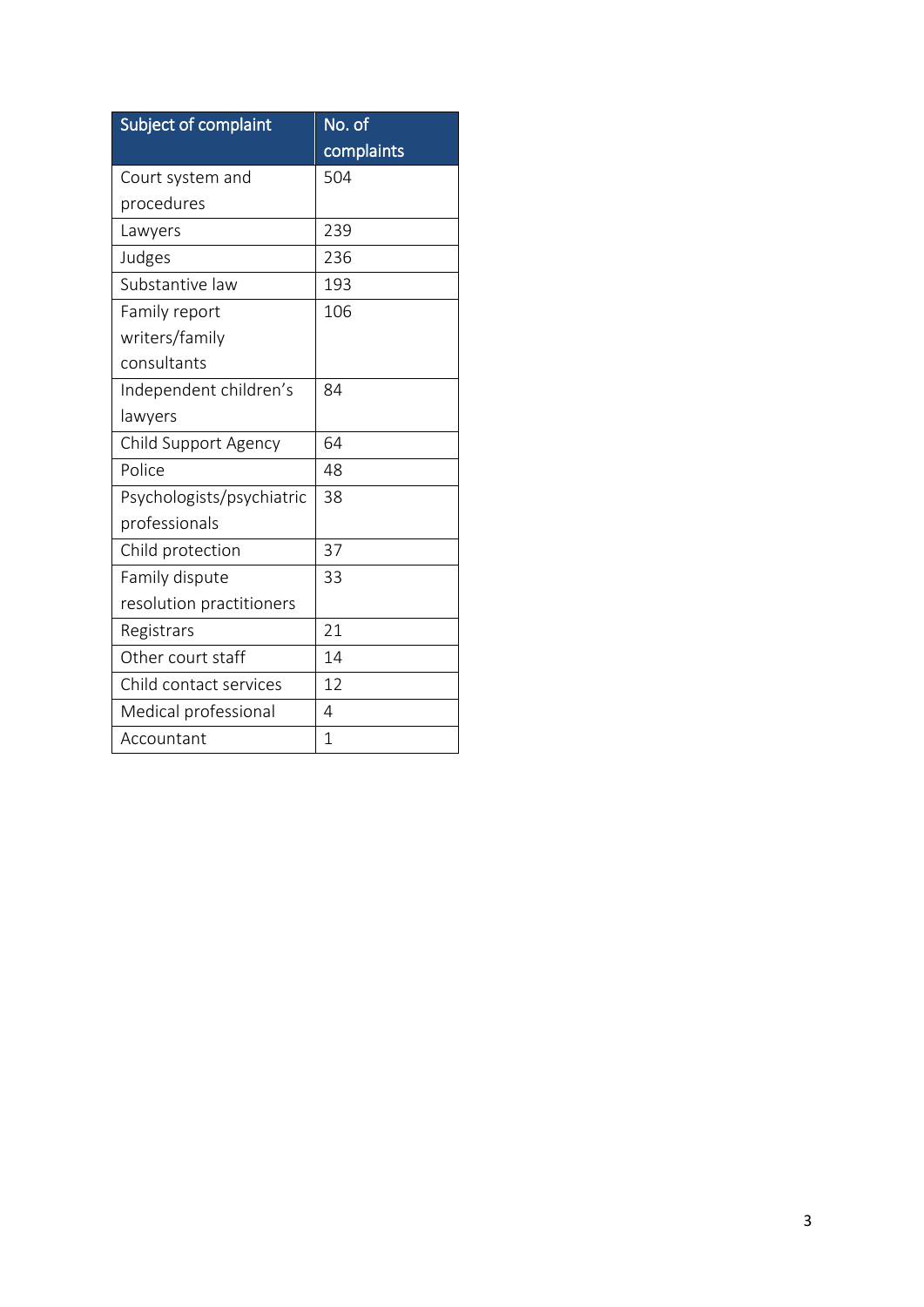| Court systems and<br>Engagement with the family law system is emotionally<br>procedures<br>and financially taxing. Many report that their<br>engagement with the family law system 'ruined their<br>life', leaving them financially destitute and alienated<br>from their children.<br>One comment that having terminal cancer is less<br>$\bullet$<br>"distressing" than going through the family court                                                                                                                                                                                                                                                                                                                                                                                                                                                                                                                                                                                                                                                                                                                                                                                                                                                                                                                                                                                                         | Complaints against | Nature of complaints                                                                                                   |
|------------------------------------------------------------------------------------------------------------------------------------------------------------------------------------------------------------------------------------------------------------------------------------------------------------------------------------------------------------------------------------------------------------------------------------------------------------------------------------------------------------------------------------------------------------------------------------------------------------------------------------------------------------------------------------------------------------------------------------------------------------------------------------------------------------------------------------------------------------------------------------------------------------------------------------------------------------------------------------------------------------------------------------------------------------------------------------------------------------------------------------------------------------------------------------------------------------------------------------------------------------------------------------------------------------------------------------------------------------------------------------------------------------------|--------------------|------------------------------------------------------------------------------------------------------------------------|
| The system is biased: strong views on both sides that<br>the system reflects gender bias - favouring mothers,<br>according to some, or favouring fathers, according to<br>others<br><b>Exacerbating conflict:</b><br>Perception that the court system exacerbates conflicts<br>and hostility between parents, that relationships and<br>agreements would be more amicable if resolved out of<br>court -e.g. "The system encourages parents to lie and<br>creates conflict where none previously existed"<br>Inadequate focus on best interests of children<br>dates affect welfare of children and their carers<br>Family violence:<br>Very common: lack of safeguards to prevent litigants<br>using the system to harass and abuse former partner<br>Very common: children, victims being placed at risk<br>$\bullet$<br>because family violence orders etc are not admissible<br>evidence in parenting cases<br>Very common: General lack of awareness by judges,<br>lawyers, court staff of family violence, trauma and<br>mental health issues<br>Perception by persons who have experienced family<br>violence that they must cooperate with perpetrators,<br>agree to contact with children, make efforts to be<br>perpetrator, or risk losing custody of children<br>Traumatising questioning of persons who have<br>experienced family violence in court, including by self-<br>represented perpetrators |                    | Expensive and slow; significant delays and multiple court<br>friendly and speak positively about parenting capacity of |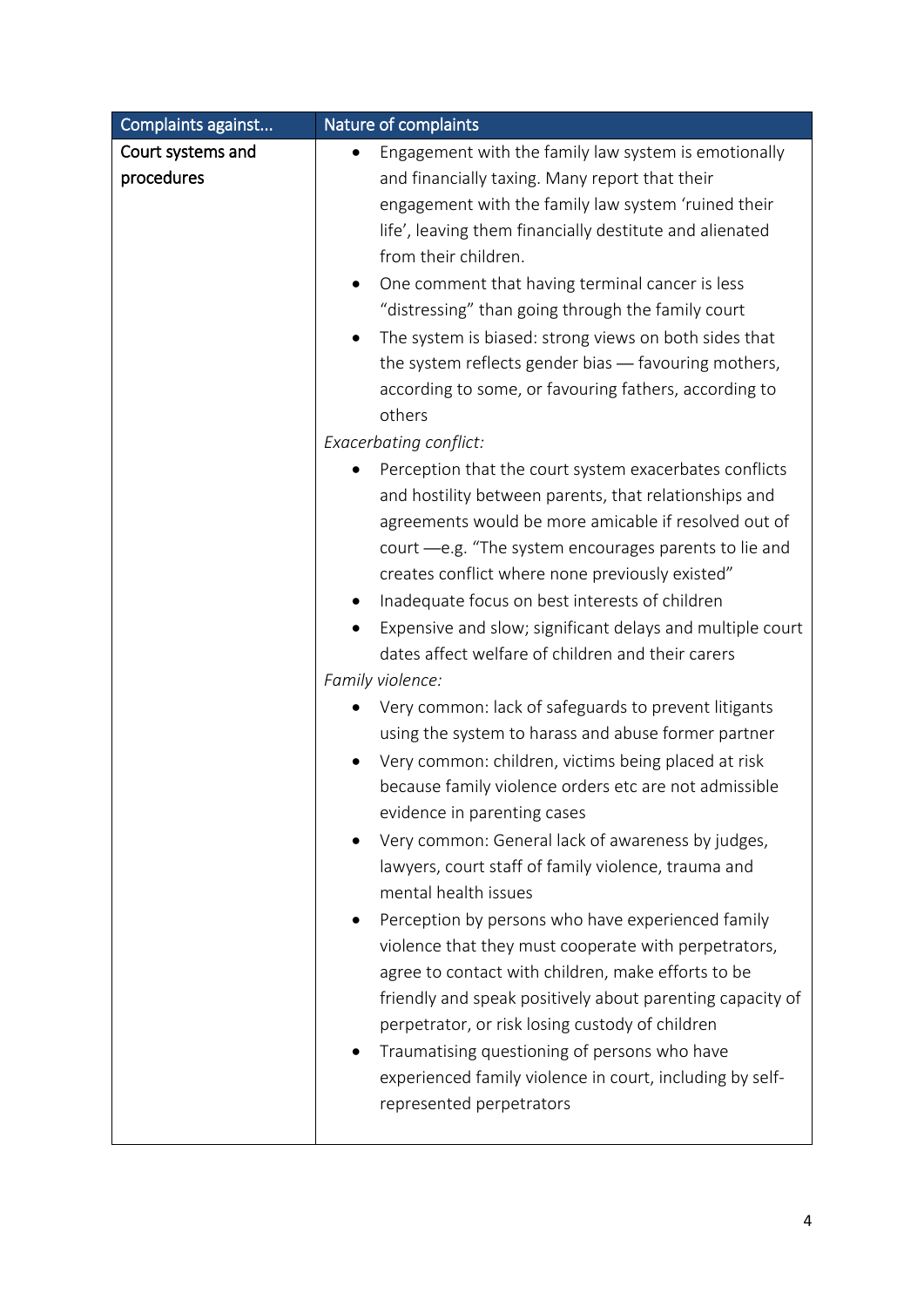| Failure to create safe spaces for persons who have<br>$\bullet$ |
|-----------------------------------------------------------------|
| experienced family violence, lack of sympathy by court          |
| staff                                                           |
| Enforcement and complaints                                      |
| Very common: lack of enforcement - orders, parenting            |
| plans not adhered to etc. Inadequate or no penalties for        |
| breaching orders. Police and child protection services          |
| not able to get involved in enforcement of parenting            |
| orders.                                                         |
| No penalties for perjury; No control over false                 |
| allegations, proceedings influenced by accusations that         |
| are not proven; Perception that orders are made based           |
| on accusations of one party (with respect to violence,          |
| parenting capacity etc) without requirement to show             |
| evidence                                                        |
| No independent complaints system                                |
| Inadequate support services:                                    |
| Lack of support, information and feedback for parties,          |
| especially when self-represented                                |
| Lack of support for those who are excluded from legal           |
| aid but still cannot afford ongoing legal representation        |
| Not equipped to deal appropriately with indigenous              |
| families, families with diverse cultural backgrounds, and       |
| families with complex needs (including mental illness,          |
| disability, substance addiction)                                |
| Conduct:                                                        |
|                                                                 |
| Too adversarial, aggressive, attacking other party,             |
| particularly when self-represented                              |
| Not acting in interests of clients; but rather self-interest    |
| Incentivised to escalate or create disputes and animosity       |
| between parties, overly adversarial                             |
| Run up unnecessary costs                                        |
| Act in breach of professional and ethical obligations           |
| No independent complaints system; Complaints about              |
| members of the legal profession are not dealt with              |
| adequately                                                      |
| Competence:                                                     |
| No competence or sensitivity to family violence, child          |
| abuse, trauma, mental health issues                             |
|                                                                 |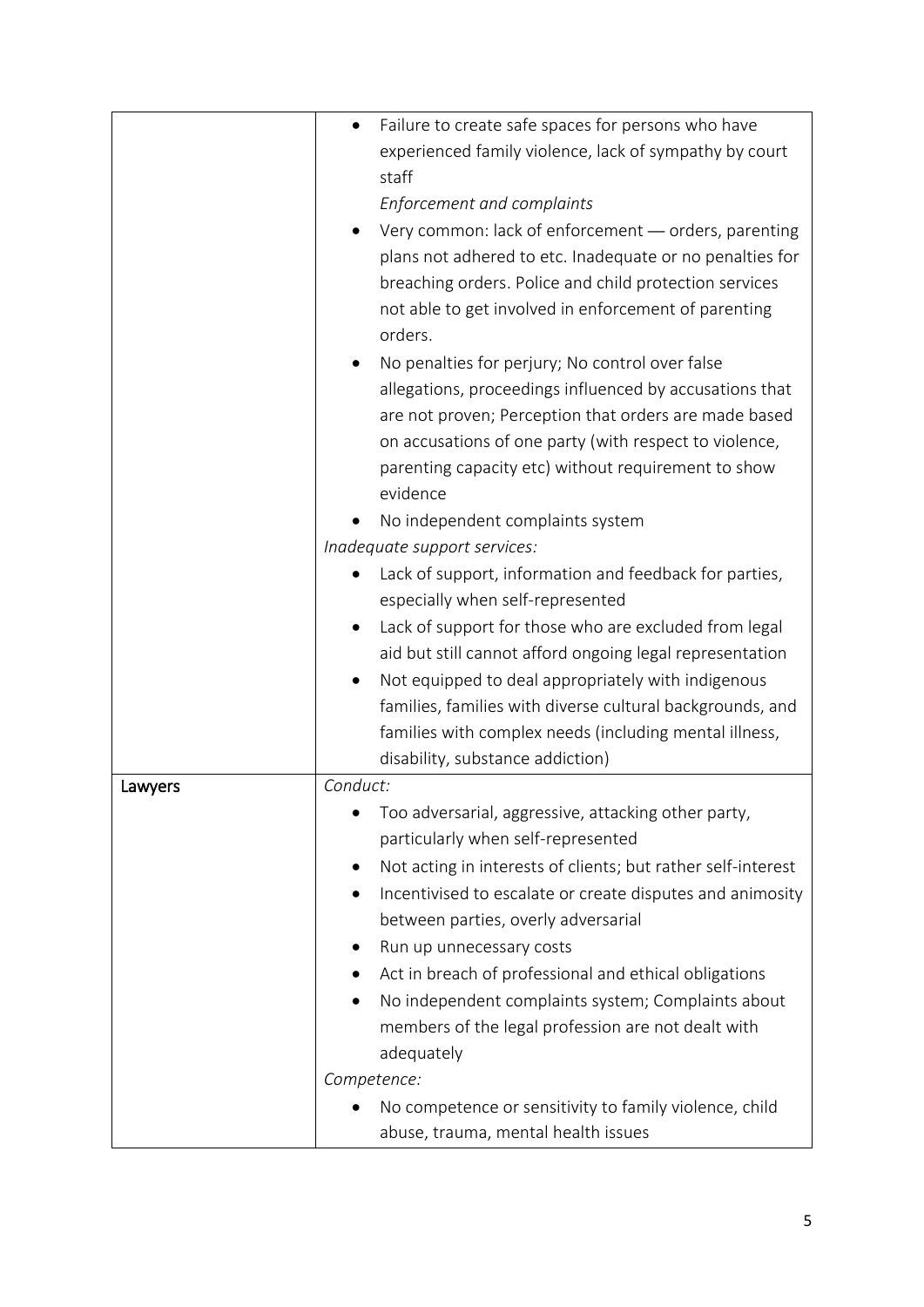|                 | Advise clients who have experienced family violence not<br>$\bullet$   |
|-----------------|------------------------------------------------------------------------|
|                 | to raise this during court proceedings, suggesting this                |
|                 | will work against their interests; others suggest lawyers              |
|                 | coach clients to raise unsubstantiated family violence                 |
|                 | claims                                                                 |
|                 |                                                                        |
|                 | Do not adequately explain substantive legal issues and                 |
|                 | court procedures to their clients                                      |
|                 | Costs:                                                                 |
|                 | Fees are excessive. Financing protracted proceedings in                |
|                 | the family courts is leaving people destitute, limiting                |
|                 | their ability to provide for their children.                           |
| Judges          | Unsympathetic, particularly to unrepresented litigants<br>$\bullet$    |
|                 |                                                                        |
|                 | Accused of "berating" parties                                          |
|                 | Display an inappropriate "mateship" and favouritism<br>$\bullet$       |
|                 | towards counsel                                                        |
|                 | No time to read documents, affidavits etc<br>$\bullet$                 |
|                 | Lack of training, competence in family law and especially<br>$\bullet$ |
|                 | family violence matters; inappropriate handling and                    |
|                 | comments to clients                                                    |
|                 |                                                                        |
|                 | Bias with respect to: gender, race or self-representation              |
|                 | Failure to address or acknowledge non-compliance with                  |
|                 | orders                                                                 |
|                 | Not accountable. Complaints about judges are not<br>٠                  |
|                 | appropriately investigated.                                            |
|                 | Do not impose consequences for perjury                                 |
|                 |                                                                        |
|                 | Make orders that put children at risk of harm, or are                  |
|                 | otherwise not in the best interests of children                        |
|                 | Allegations of child abuse and family violence are not                 |
|                 | dealt with appropriately. Some report evidence of abuse                |
|                 | and violence being ignored or dismissed, putting                       |
|                 | children and persons who have experienced violence at                  |
|                 | risk of harm. Others report unsubstantiated allegations                |
|                 | being accepted without appropriate investigation.                      |
|                 |                                                                        |
| Substantive law | Law on property division is overly complicated and does                |
|                 | not facilitate fair results                                            |
|                 | Law governing the making of parenting orders is unfair                 |
|                 | and facilitates parental alienation                                    |
|                 | Too much discretion in the system leads to prolonged                   |
|                 | and adversarial disputes                                               |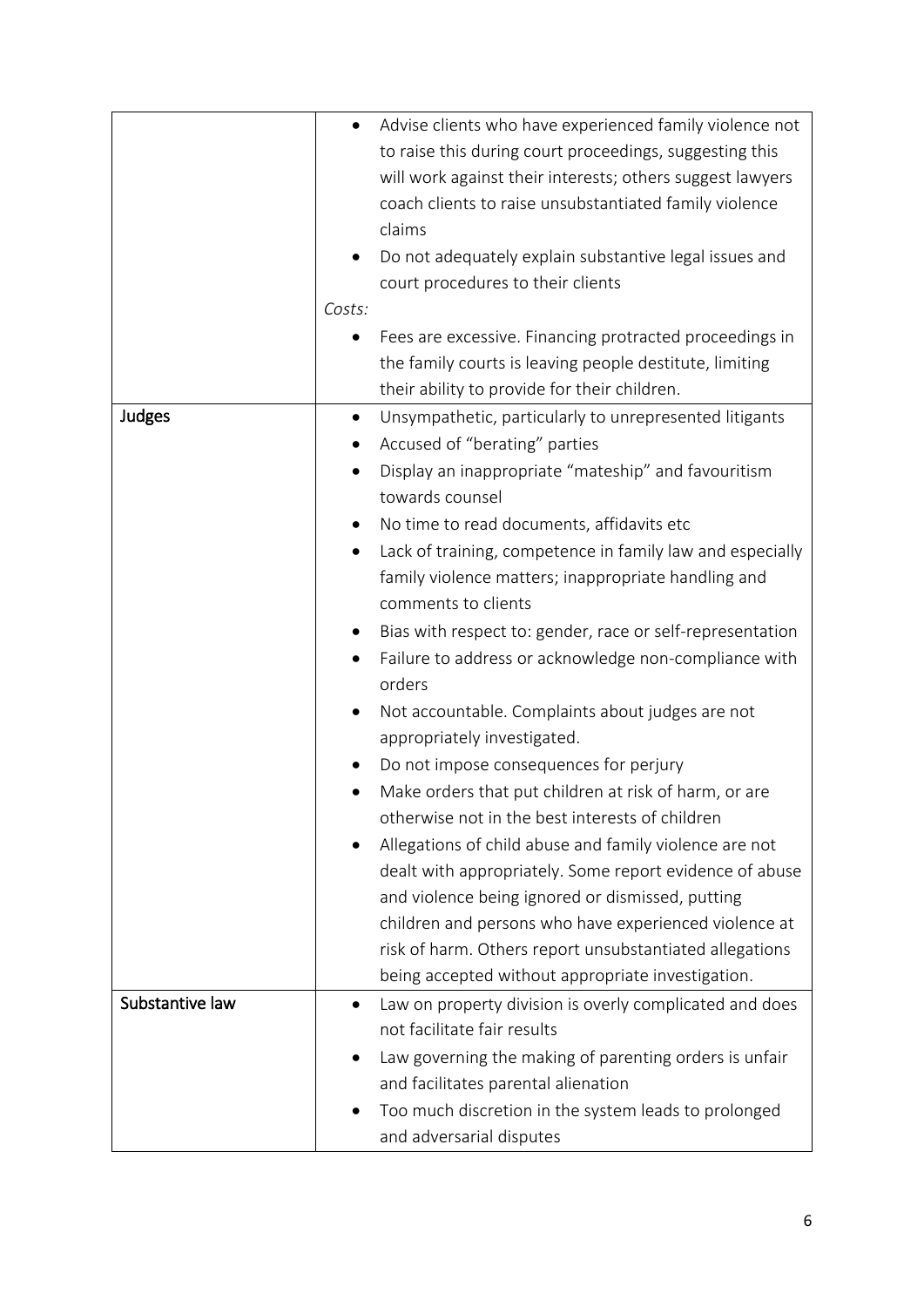|                             | Lack of guidelines, model parenting orders etc waste a                                                                  |
|-----------------------------|-------------------------------------------------------------------------------------------------------------------------|
|                             | lot of time, money, escalate conflicts that should be                                                                   |
|                             | easier with guides                                                                                                      |
| Family report               | Biased or prejudiced towards one party<br>٠                                                                             |
| writers/family              | Not spending enough time with each party and the                                                                        |
| consultants                 | children                                                                                                                |
|                             | Do not provide accurate or complete picture of family's<br>circumstances                                                |
|                             | Not taking views of children into account                                                                               |
|                             | Complaints that they would not share reports with<br>٠                                                                  |
|                             | parties                                                                                                                 |
|                             | Inadequate training, competence with respect to mental<br>٠<br>health, family violence, child abuse etc; generally ill- |
|                             | equipped for their role                                                                                                 |
|                             | Inappropriate behaviour in interviews, bullying and                                                                     |
|                             | harassing interview tactics, no awareness or sensitivity                                                                |
|                             | of trauma and triggers                                                                                                  |
|                             | Not acting in best interests of children                                                                                |
|                             | Repeated interviews with family report writers or other<br>٠                                                            |
|                             | professionals can be harmful for children                                                                               |
| Independent children's      | <b>Biased</b>                                                                                                           |
| lawyers                     | Do not spend enough time with parties/children; do not<br>listen to parents                                             |
|                             | Lack of understanding of family violence, mental health,<br>٠<br>disabilities                                           |
|                             | Inappropriately adversarial                                                                                             |
|                             | Not acting in best interests of children                                                                                |
| <b>Child Support Agency</b> | Harassment of party required to pay support<br>$\bullet$                                                                |
|                             | No independent or merits review of decisions                                                                            |
|                             | Not cooperating with police where warrant for arrest of                                                                 |
|                             | one parent                                                                                                              |
|                             | Unfair/unexplained fees and charges                                                                                     |
|                             | Inadequate data protection policy and processes                                                                         |
|                             | Perception that CSA incentivises parents to violate                                                                     |
|                             | parenting orders in order to receive more money from                                                                    |
|                             | CSA; Enforcement of child support obligations in respect                                                                |
|                             | of abducted children is unfair.                                                                                         |
|                             | Child support amounts are not calculated fairly                                                                         |